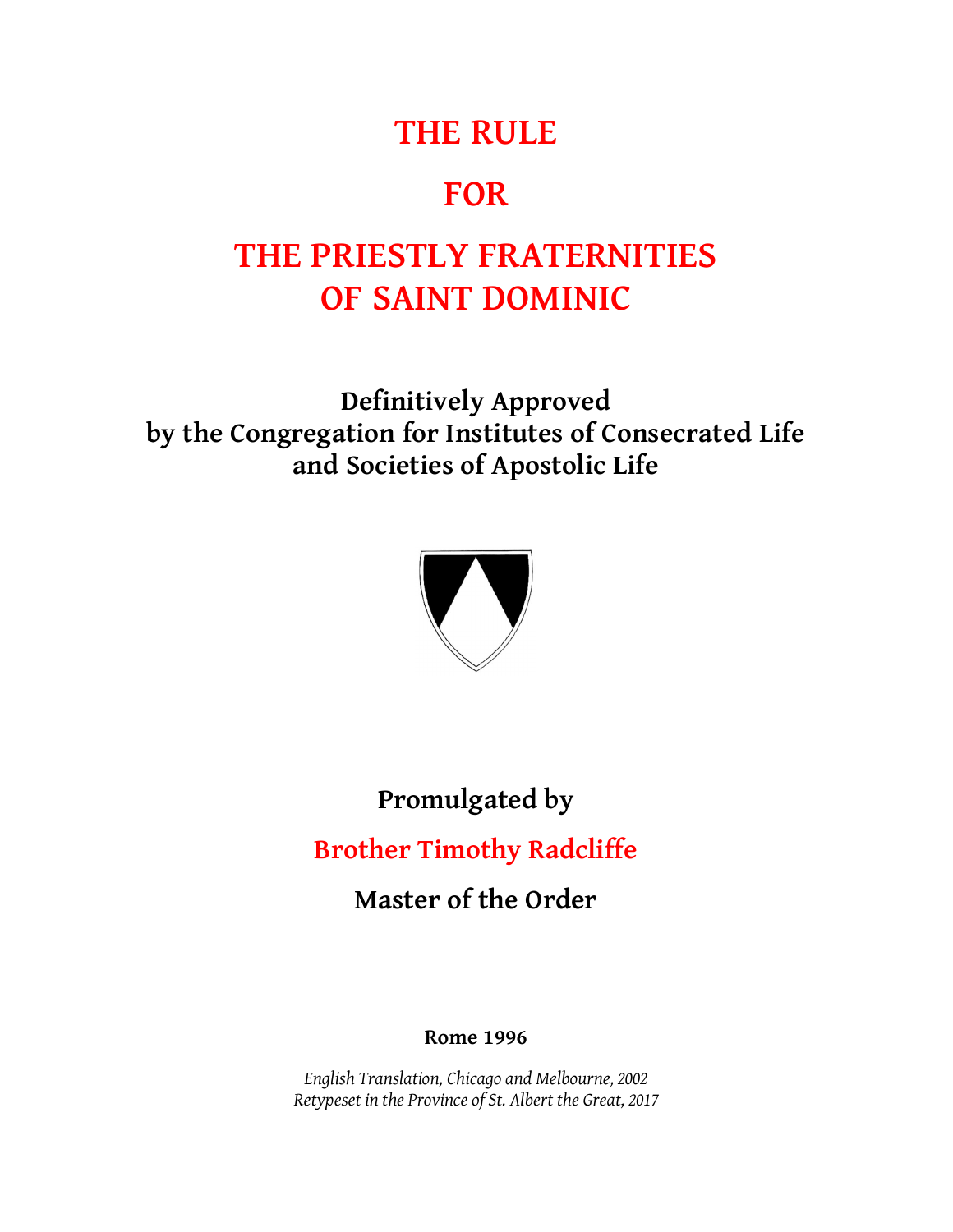

## **CONGREGATION FOR INSTITUTES OF CONSECRATED LIFE AND SOCIETIES OF APOSTOLIC LIFE**

#### **DECREE**

#### Prot. N.D. 37-1/96

The Procurator General of the Order of Friars Preachers, in the name of the Master General of that Order, humbly requested that the "Rule for the Priestly Fraternities of Saint Dominic," which was approved *ad expermimentum* on 4 January 1972 (Prot. N. 980/71), now be definitively approved.

The Congregation for Institutes of Consecrated Life and Societies of Apostolic Life, having considered these presentations and fully weighing all things pertaining to this matter, approves and confirms the aforesaid Rule, according to its Latin text, observing what is to be observed in law. A copy of this Rule is retained in the Congregation's archives.

Anything else to the contrary notwithstanding.

Given at the Vatican, December 3, 1996.

Edwardo Cardinal Martínez Somalo *Prefect*

Fr. Jesus Torres, C.M.F. *Undersecretary*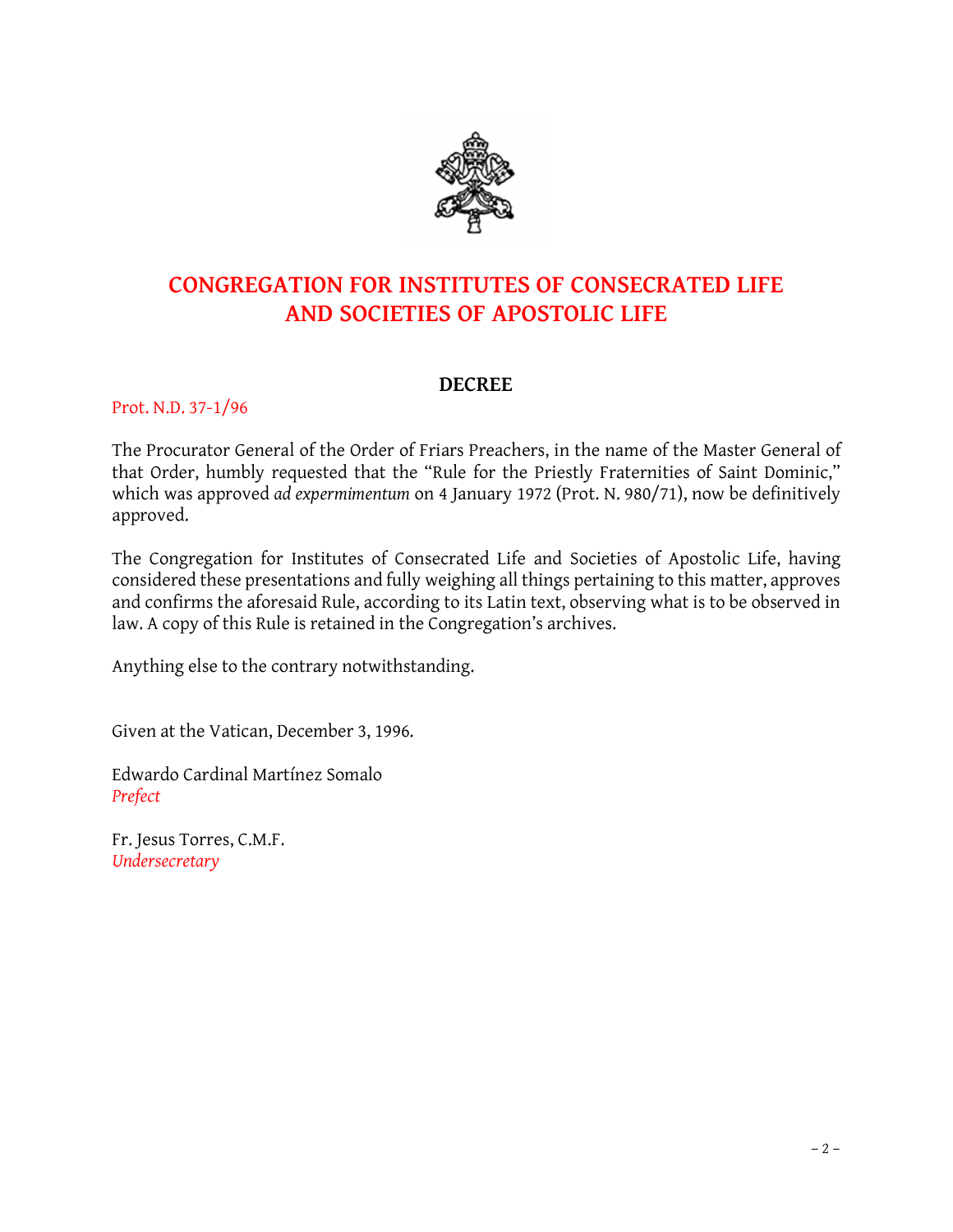### **Rule for the Priestly Fraternities of Saint Dominic**

#### FOREWORD

Priests, set apart in the heart of the people of God, but not separated from the world, are by virtue of their special vocation and ordination fully consecrated to the work of salvation through the fulfillment of the priestly ministry as "witnesses and stewards of a life other than the life here on earth."<sup>1</sup>

Hence there is a special reason why they are not to become conformed to this world<sup>a</sup> but to use all their faculties in a constant effort to acquire evangelical perfection, so that they may always be more configured to Christ in their minds and become living instruments of his eternal priesthood, with a view to building up his Church in the world.

Those, however, who, urged by supernatural grace, enroll in the Order of Saint Dominic, profess a rule of perfection suited to their state. In this way they become members of special communities called "the Priestly Fraternities of Saint Dominic" and add a new reason for pursuing greater perfection before God and the world.<sup>2</sup>

Along with the special grace of the Sacrament of Holy Orders, which helps these priests to perform the acts of the sacred ministry worthily, $3$  they receive new spiritual helps from the profession which makes them members of the Dominican Family and sharers in the grace and mission of the Order to the sure advantage of the local and universal Church.

However, while the Order provides them with these spiritual aids and directs them to their own sanctification, it leaves them free for the complete service of the local Church, under the jurisdiction of their own Bishop.

#### **I. THE CHARACTER AND LIFE OF THE PRIEST FRATERNITIES**

- 1. §1 Priests who join the Order in this way, with a view to being a part of the Dominican Family, "strive to be imbued with the spirit of Saint Dominic" and tend "to a more perfect apostolic life,"<sup>4</sup> so that from the assiduous contemplation of God which unites untiring study of Sacred Scriptures with fervent prayer and voluntary poverty, they attain a firm faith and an apostolic spirit which is fully concerned for the salvation "of every creature"<sup>b</sup> "to the ends of the earth."<sup>c</sup>
	- §2 In the practice of the apostolate we have, after the Apostles themselves, the magnificent example of our Holy Father Dominic, "a most holy priest of God"<sup>5</sup> who "shared his days with his neighbors, his nights with God"<sup>6</sup> and "used all his powers

 <sup>1</sup> Vatican Council II, *Presbyterorum Ordinis* [*PO*], Decree on the Ministry and Life of Priests, no. 3.<br><sup>a</sup> Romans 12:2.<br><sup>3</sup> Ibid., no. 12.<br><sup>4</sup> *Rule of Master of the Order Louis Theissling*, nos. 7 and 21.

<sup>&</sup>lt;sup>a</sup> Romans 12:2.<br><sup>2</sup> Ibid., no. 12.

 $<sup>b</sup>$  Mark 16:15.</sup>

 $c$  Acts 1:8.

<sup>5</sup> Prayer of Blessed Jordan of Saxony to Saint Dominic.

<sup>6</sup> Jordon of Saxony, *Book on the Beginnings of the Order of Preachers*, no. 106.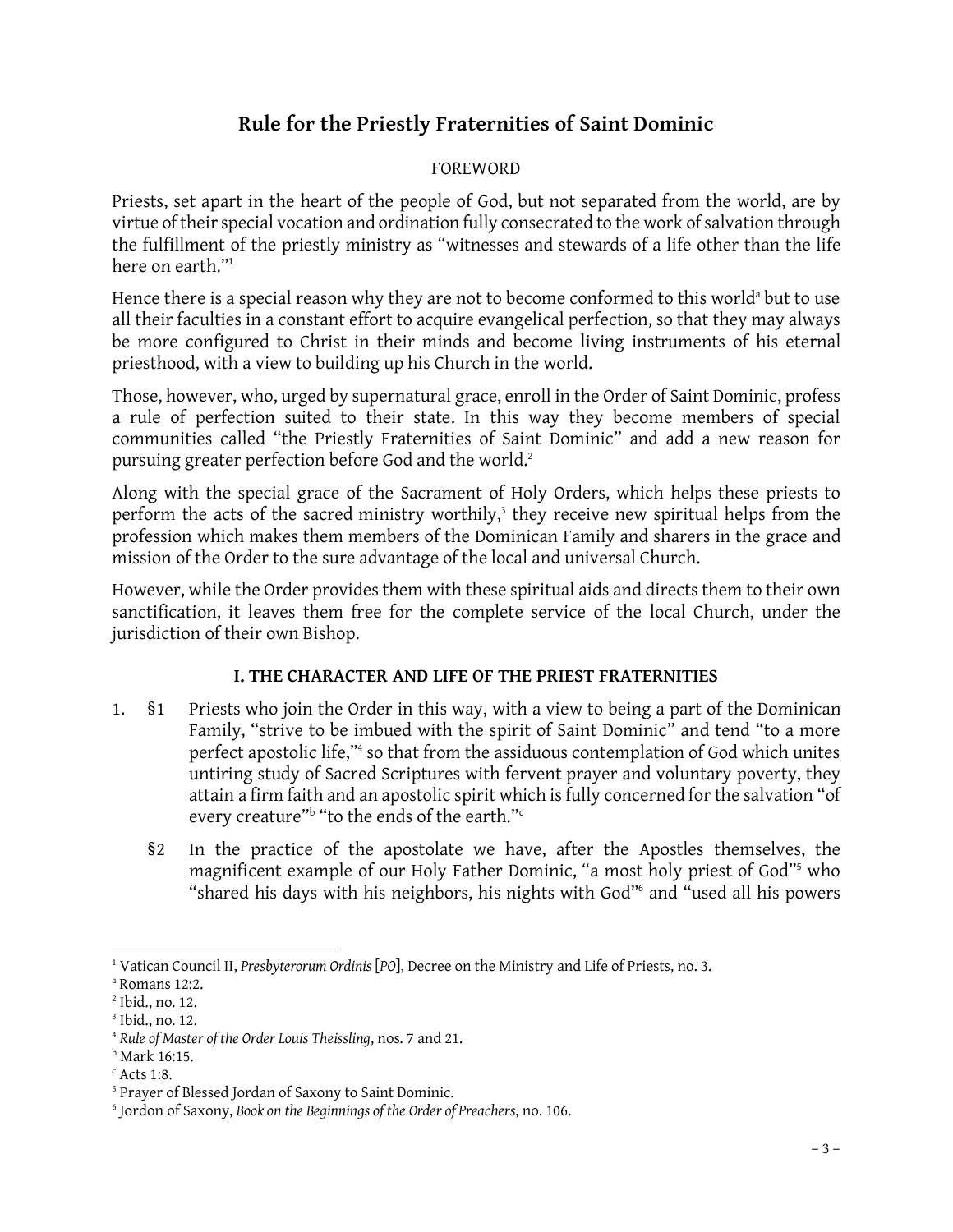and a most fervent zeal to gain as many souls as possible for Christ; and in his heart there was an astounding and almost incredible eagerness for the salvation of souls."<sup>7</sup>

- 2. Mindful of their sublime vocation, the presbyters of Saint Dominic "should labor at preaching and teaching,"<sup>d</sup> "believing what they have read and meditated upon in the Mindful of their sublime vocation, the presbyters of Saint Dominic "should labor at<br>preaching and teaching,"<sup>d</sup> "believing what they have read and meditated upon in the<br>Law of the Lord, teaching what they believe, and prac way they are true "educators" of the people "in faith"<sup>9</sup> and preachers of the Gospel in the world.
- 3. Since, by reason of their pastoral office, they live in the world, they should develop those human virtues which make their ministry credible to the people, such as Since, by reason of their pastoral office, they live in the world, they should develop<br>those human virtues which make their ministry credible to the people, such as<br>"goodness, sincerity, mental strength and constancy, assi civility,"<sup>10</sup> generosity, and every other virtue which makes them lovable to all in the Lord.<sup>e</sup> If they do this, what was written about Saint Dominic can be said about them, that "he received all persons in the great heart of his charity, and since he loved Lord.<sup>e</sup> If they do this, what was written about Saint Dominic can be said about them,<br>that "he received all persons in the great heart of his charity, and since he loved<br>everyone, he was loved by all. 'To rejoice with th that "he received all persons in the great heart of his charity, and since he loved<br>everyone, he was loved by all. 'To rejoice with those who rejoice and mourn with those<br>who weep'<sup>f</sup> he made his own, abounding in piety an of his neighbors."<sup>11</sup>

#### **Profession in the Order**

- 4. §1 Presbyters who persevere in their intention and decide to follow the way of Saint Dominic, so that they may be more strongly united with Christ the Priest, make profession in the Order in due time.
	- §2 By this act, which proceeds from a lively faith and a deeper consciousness of their baptism and ordination, they promise to make their lifestyle subject to a special rule of perfection and become sons of Saint Dominic.
	- §3 Conscious of their profession, they should strive with all their strength to live in the spirit of the evangelical counsels and beatitudes, so that they can cooperate ever more perfectly with the grace they received through the imposition of hands.
	- §4 Moreover, those who, motivated by a desire for a greater consecration of themselves, want to practice the evangelical counsels through the three vows, can make these vows freely and privately.

#### **Profession in the Order of Saint Dominic**

5. §1 Profession in the Order of Saint Dominic calls for a more profound spirit of *poverty*, so that, as priests living in the world and appreciating "human values and created goods

 <sup>7</sup> Ibid., no. 34.

 $d$  1 Timothy 5:17.

<sup>8</sup> Vatican Council II, *Lumen Gentium*, Dogmatic Constitution on the Church, no. 28.

<sup>9</sup> *PO*, no. 6.

<sup>&</sup>lt;sup>10</sup> Ibid., no. 3.

<sup>e</sup> Philippians 4:8.

 $f$  Romans 12:15.

<sup>&</sup>lt;sup>11</sup> Jordan of Saxony, no. 107.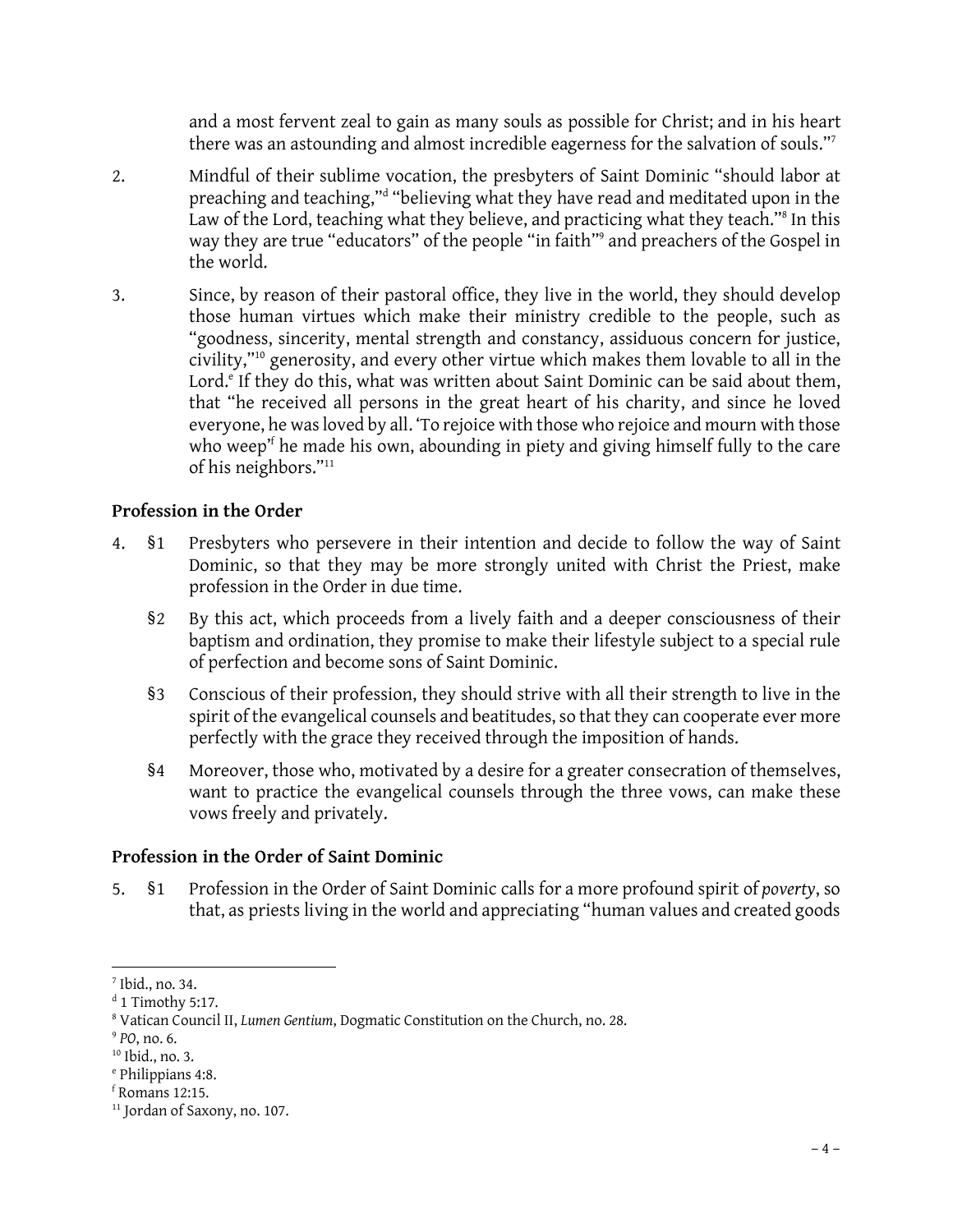as gifts from God,"<sup>12</sup> they may yet know how to use them with discretion and as they are properly related to the pastoral aims of their ministry, and hence arrive at the point "of embracing voluntary poverty, whereby they are more clearly conformed to Christ and may become more devoted to the sacred ministry."<sup>13</sup>

- §2 Profession in the Order of Saint Dominic places them in a better condition to understand and to live faithfully the sublime grace of *celibacy*, which "is both a sign of and an incentive to pastoral charity and a very special source of Spiritual fruitfulness on earth,"<sup>14</sup> as well as a living argument for that future life which they preach.
- Sa Profession in the Order of Saint Dominic helps them also to become fully conscious of<br>their hierarchical communion with the Bishon and the Pope, which perfects in their on earth, as well as a living argument for that future life which they preach.<br>Profession in the Order of Saint Dominic helps them also to become fully conscious of<br>their hierarchical communion with the Bishop and the Pope hearts true *obedience*, whereby "they revere in them the authority of Christ the Supreme Pastor." This obedience is a gift for the service of the Church and a sincere submission to her Magisterium.<sup>15</sup>

#### **The Sources of Sanctification**

- 6. The chief sources from which the presbyters of Saint Dominic draw increase and progress in contemplation and the apostolic spirit are:
	- §1 The sacred functions which they fulfill every day in their pastoral ministry, inasmuch as they carry out these functions properly and ever more fervently in communion with the Bishop and other priests<sup>16</sup> and the whole Order of Saint Dominic, of which they have become members.
	- §2 The Word of God as inwardly received with faith through private and public reading The Word of God as inwardly received with faith through private and public reading<br>of the Sacred Scriptures. Through this they become disciples of the Divine Master and<br>of God's Wisdom and better prepared for preaching in of God's Wisdom and better prepared for preaching in the power of God.<sup>17</sup> % of the Sacred Scriptures. Through this they become disciples of the Divine Master and<br>of God's Wisdom and better prepared for preaching in the power of God.<sup>17</sup><br>§3 Daily and worthy celebration of the Sacrifice of the Mas
	- of Christ, associates them in a special way with the mystery of the Lord's death and impels them to mortify in themselves the works of the flesh and to sacrifice themselves for the flock committed to their care.<sup>18</sup>
	- §4 Daily and devout recitation of the Liturgy of the Hours, which unites them with the sublime prayer of Christ and of the Church for the world.<sup>19</sup> Priests of Saint Dominic receive the faculty to use the Dominican Calendar so that, in union with the whole Order, they can more perfectly offer the prayers of the Church and have a fuller share in the graces and merits of the Order.
	- §5 There must be daily dialogue with Christ in keeping with the example and in imitation of Holy Father Dominic, about whom we read that "he always spoke with God or about

<sup>12</sup> *PO*, no. 17.

 $13$  Ibid.

<sup>14</sup> Ibid., no. 16.

<sup>15</sup> Ibid., no. 7.

<sup>16</sup> Ibid., no. 13.

<sup>17</sup> Ibid.; 2 Corinthians 4:7.

<sup>18</sup> Ibid., no. 13 and 14; 1 John 16. <sup>17</sup> Ibid.; 2 Corinthians<br><sup>18</sup> Ibid., no. 13 and 14;<br><sup>19</sup> Ibid., no. 13.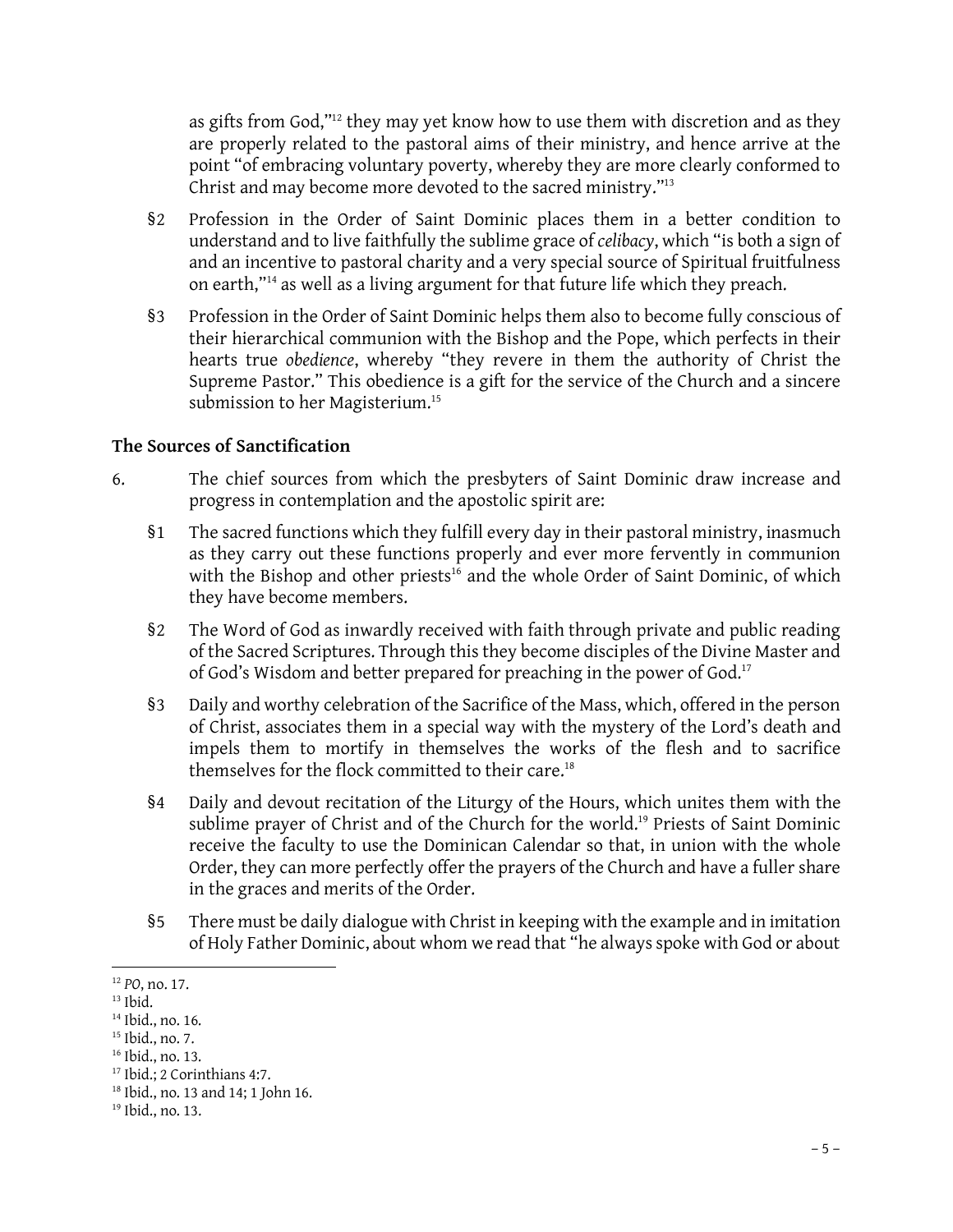God,"<sup>20</sup> and that "during the hours of the night no one was more constant than he in vigils and prayers of all types: and that "very often it was his practice to spend the whole night in church . . . Hence he used to pray especially at night and persevered in vigils."<sup>21</sup> They should be faithful in taking time for daily meditation and a spiritual retreat at least once a month.<sup>22</sup>

- §6 The frequent and fruitful reception of the sacrament of Penance for conversion of heart, along with a daily examination of conscience; "and they should highly esteem spiritual direction."<sup>23</sup>
- §7 The study of the Holy Bible, the Holy Fathers, the documents of the Magisterium of spiritual unection.<br>The study of the Holy Bible, the Holy Fathers, the documents of the Magisterium of<br>the Holy Church, and Sacred Theology, especially that which has been so clearly and<br>profoundly explained by Saint Thoma The study of the Holy Bible, the Holy Fathers, the<br>the Holy Church, and Sacred Theology, especially<br>profoundly explained by Saint Thomas Aquinas. §8 Devotion towards the Virgin Mother of God, which in our Order has special expression
- in the Holy Rosary, understood as contemplation with Mary of the mystery of salvation, namely, Christ's life, death, and resurrection. The priests of Saint Dominic should always be faithful to this humble, wise, and sublime type of prayer.
- §9 Special devotion towards our holy Father Dominic and earnest imitation of his outstanding example in holiness of life, apostolic spirit, and zeal for the salvation of souls; of his fervor in prayer, contemplation, mental recollection, silence, and continuous union with God. Special devotion towards Saint Catherine of Siena, renowned daughter of the Order, faithful servant and doctor of Holy Church, as well as the heavenly patroness and protectoress of the Lay and Priestly Fraternities of our Order in this world.

Devotion towards all the saints and blesseds of the Order, as well as imitation of their example.

#### **Ecclesial and Community Life**

- 7. By keeping their universal mission always in mind, "let priests remember that they must have at heart the care of all the churches." Hence, in union with their bishop, they should be ready at all times to work wherever a greater pastoral need demands this.<sup>24</sup>
- 8. In an ever growing communion with their bishop, priests should attentively follow him with a constant affection, share with him the anxieties and joys of the apostolic work, and generously and faithfully cooperate with him.<sup>25</sup> Especially in this, the example of Saint Dominic should illumine our priests, for our holy patriarch nourished in his heart throughout his whole apostolic life an affection of special veneration towards the sacred hierarchy.

<sup>&</sup>lt;sup>20</sup> *Acts of the Canonization of Saint Dominic*, Process Held at Bologna, no. 13.<br><sup>21</sup> Jordan of Saxony, no. 105-106.

<sup>22</sup> *PO*, no. 18.

<sup>23</sup> Ibid., no. 17.

<sup>24</sup> Ibid., no. 10.

<sup>25</sup> Ibid., no. 7.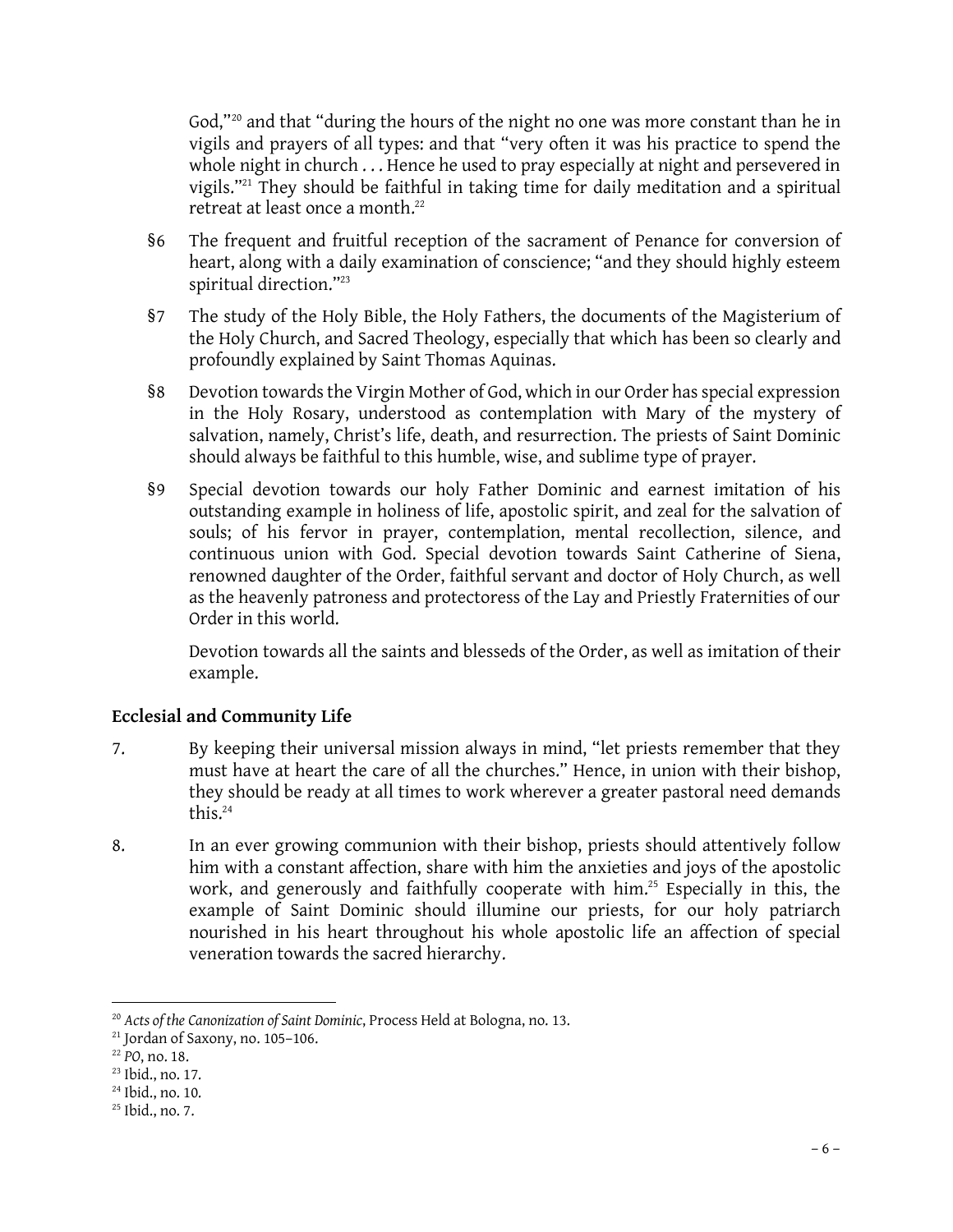- 9. §1 Because of their unity in sacred ordination and the mission in the Church, all priests "should be bound to each other by an intimate sacramental brotherhood" and form a single presbyterium under their own bishop.<sup>26</sup> Then all, whether diocesan or religious, as brothers in the priesthood should embrace one another by a sincere love and help each other both through prayer and through apostolic collaboration, so "as to be fellow workers on behalf of truth."<sup>27</sup>
	- §2 Priests however, who profess the rule of Saint Dominic together, even if they do not Dominican Family and belong to a special brotherhood. This brotherhood should live in a religious community, should not forget that they constitute a part of the always be a living reality and should manifest itself in some regular common Dominican Family and belong to a special brotherhood. This brotherhood should always be a living reality and should manifest itself in some regular common gathering. Sometimes, too, they should come together with their Dom who will gladly and joyfully receive them into their convents and houses, so that these priests may become sharers of the graces and blessings of the Order in a visible way.
- 10. §1 The priests of this brotherhood should also have frequent and cordial relations with our Lay Fraternities, united with them in that common priesthood which is based upon Baptism. "They should recognize the dignity of the laity and that role which is proper to them in the mission of the Church;"<sup>28</sup> they should gladly listen to the opinions and aspirations of the laity in order to have a better understanding of the signs of the times.

Furthermore, they should prudently assign to the laity offices of trust for the good of the Church and should strive to maintain peace and concord with all.

Nevertheless, they should not cease to exercise their own specific office over the laity, namely, that of leader and teacher. In fact, they should be "defenders and vigorous proclaimers of the truth, lest the faithful be 'carried along by every wind of doctrine.'"<sup>29</sup> Our Holy Father Dominic and the Order which he founded has given us an admirable example of "defender and proclaimer of the truth."

§2 To the extent that this is possible, priests forming a part of the Dominican Family should also be animators and guides of our Lay Fraternities; they should instruct and lead them along the path of perfection, and draw them to Christ by word and example. However, they should allow the laity that just autonomy which is theirs and is granted to them according to their statutes.

#### **II. THE STRUCTURE AND GOVERNANCE OF PRIESTS' FRATERNITIES**

#### **Admission and Profession**

11. For admission into the priests' fraternity of Saint Dominic, there is required a favorable vote of the majority of the fraternity council.

<sup>26</sup> Ibid., no. 8.

<sup>27</sup> 3 John 8.

<sup>28</sup> *PO*, no. 9.

<sup>29</sup> Ibid.; Ephesians 4:14.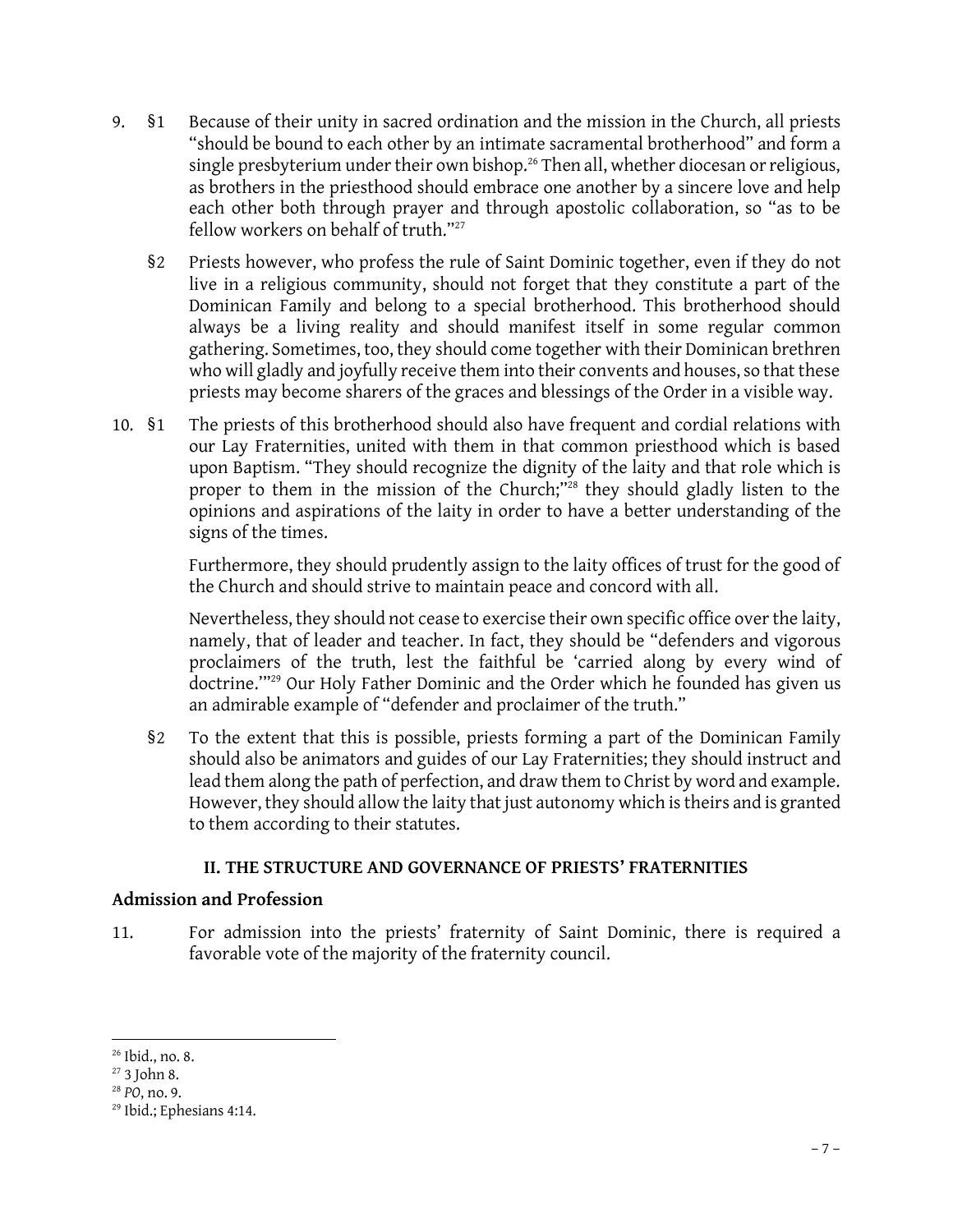- 12. §1 Priests are received into the Order by a special sacred rite (vestition). The novitiate begins with this rite and normally lasts for one year, unless the superior of the Order grants a dispensation in this regard for some reasonable cause.
	- §2 This preparatory period is needed to know and understand the spirit of the Order of grants a dispensation in this regard for some reasonable cause.<br>This preparatory period is needed to know and understand the spirit of the Order of<br>Saint Dominic. Once this period is completed, and the previous consent of of the fraternity council has been obtained, these priests are admitted to profession.
	- §3 The novitiate cannot be validly extended beyond two years.
- 13. §1 By virtue of this profession, accepted and ratified by the Order in the name of the The hovidate cannot be vandry extended beyond two years.<br>By virtue of this profession, accepted and ratified by the Order in the name of the<br>Church, the priests become fully and definitively members of the Dominican Family and enjoy its spiritual benefits. Following formula is used in making profession: "To the honor of Almighty God,<br>Summer following formula is used in making profession: "To the honor of Almighty God,
	- Father, Son and Holy Spirit, of Blessed Mary, ever-Virgin, and Holy Father Dominic, I, *N. N.*, in the presence of you, Brother *N. N.*, in place of the Master of the Order of Friars Preachers, make profession and promise that I will live according to the Rule of the Priestly Fraternities of Saint Dominic until death."
- 14. According to the judgment of a major superior of the Order, in particular circumstances, certain priests can be admitted individually, that is, outside a local fraternity, and their names should be recorded in a special register.

#### **Fraternities and their Governance**

- 15. §1 Priests of Saint Dominic in particular places are normally organized into local fraternities, according to various cities, vicariates deaneries or dioceses, and they are also to have periodic meetings.
	- §2 The consent of the local ordinary is needed for erecting a local fraternity.
- §2 The consent of the local ordinary is needed for erecting a local fraternity.<br>§3 It is strongly advised that in every religious province, priests received into the Order<br>by an individual title (no. 14) should be associat The consent of the local ordinary is heeded for erecting a local fraternity.<br>It is strongly advised that in every religious province, priests received into the Order<br>by an individual title (no. 14) should be associated in meet at least once a year. by an individual title (no. 14) should be associated in a special fraternity and should<br>meet at least once a year.<br>16. §1 Priestly fraternities of Saint Dominic are united with the Order. In their progress in
- Dominican life, they rely upon the major superiors of the Order, that is, the Prior Provincial of the territory where the fraternities are established and the Master of the Order, head of the whole Dominican Family and successor to Saint Dominic.

However, the Master of the Order ordinarily provides for all fraternities through his General Promoter, and the Prior Provincial through his Provincial Promoter, who regularly visits these fraternities at appropriate times and promotes the spirit of Dominican life in them.

- §2 The superiors of the Order or their delegates are the ordinary ministers of the rite of vestition and profession.
- 17. §1 Each fraternity is internally directed by the Prior with his council.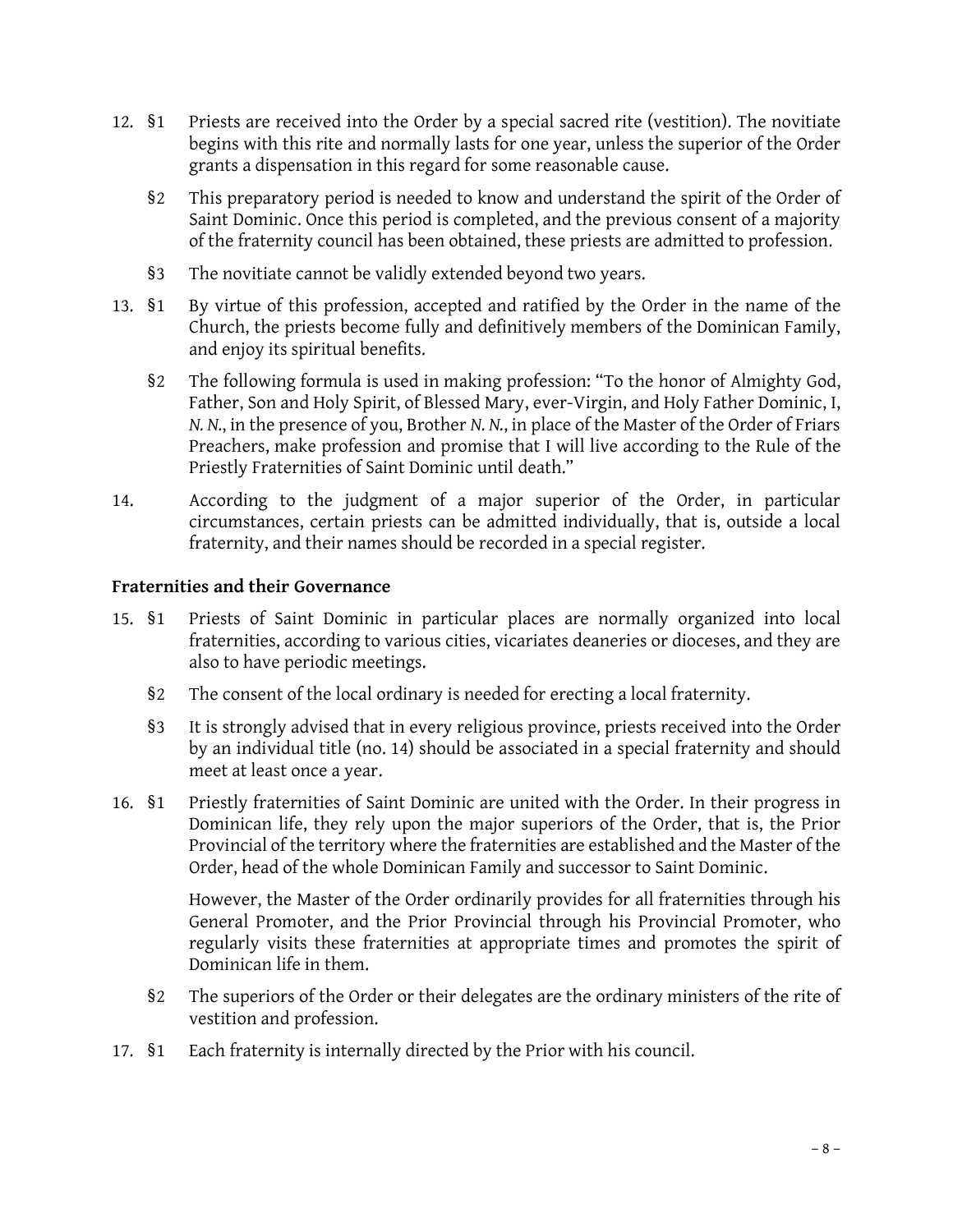- §2 The Prior calls meetings of the council and of the fraternity and presides over them, maintains contact with the superiors of the Order, assists the members of the fraternity in their spiritual progress and is solicitous of fidelity to the professed rule.
- 18. §1 The aforementioned council is elected for three years by a majority vote of the priests of the fraternity who have made their profession.
	- §2 The councilors selected in this way then elect a Prior from their group likewise by a majority vote. This election should be confirmed by the Prior Provincial, after he listens to the advice of the Provincial Promoter.
- §3 The Prior with his council determines the number of councilors, as well as the frequency of meetings, the manner in which these meetings should be conducted, the time, frequency, and duration of retreats, suffrages for deceased brethren, and all those matters pertinent to the life and progress of the fraternity which are not time, frequency, and duration of retreats, suffrages for deceased brethren, and all<br>those matters pertinent to the life and progress of the fraternity which are not<br>particularly determined in the present rule. The opinion must always be heard in all these matters. particularly determined in the present rule. The opinion of the Provincial Promoter<br>must always be heard in all these matters.<br>19. §1 In a religious province where there are several priests' fraternities, the Prior
- Provincial, after listening to the advice of his Promoter, can name a priest who would In a religious province where there are several priests' fraternities, the Prior<br>Provincial, after listening to the advice of his Promoter, can name a priest who would<br>be responsible for all these fraternities. If, however the Provincial Promoter himself shall personally provide this care.
	- §2 The Prior Provincial together with his Promoter should care for the fraternities within the province, promote the progress and growth of all priests' fraternities, have effective contact with the Provincial President of the Lay Fraternities and also take part in the meetings of the Provincial Council of the Laity along with their Provincial Promoter and President. In this way he encourages fraternal collaboration between the Priests and the Laity of Saint Dominic.
	- §3 What is said here about the provincial sphere is analogously valid and can be extended to national and international fraternity councils.
- 20. §1 That the priests of Saint Dominic may embrace their own obligations "not as slaves under the law, but as free men under grace,"<sup>30</sup> it is defined that individual transgressions of the rule do not constitute moral fault.
	- §2 Superiors of fraternities who belong to the Order can lawfully dispense from each prescription of the rule, either temporarily or habitually, if they judge this to be right in the Lord.
	- §3 The Prior Provincial has the power to convalidate invalidly placed acts of fraternities especially concerning admission and profession.

<sup>30</sup> *The Rule of St Augustine*, 8; Romans 6:14.